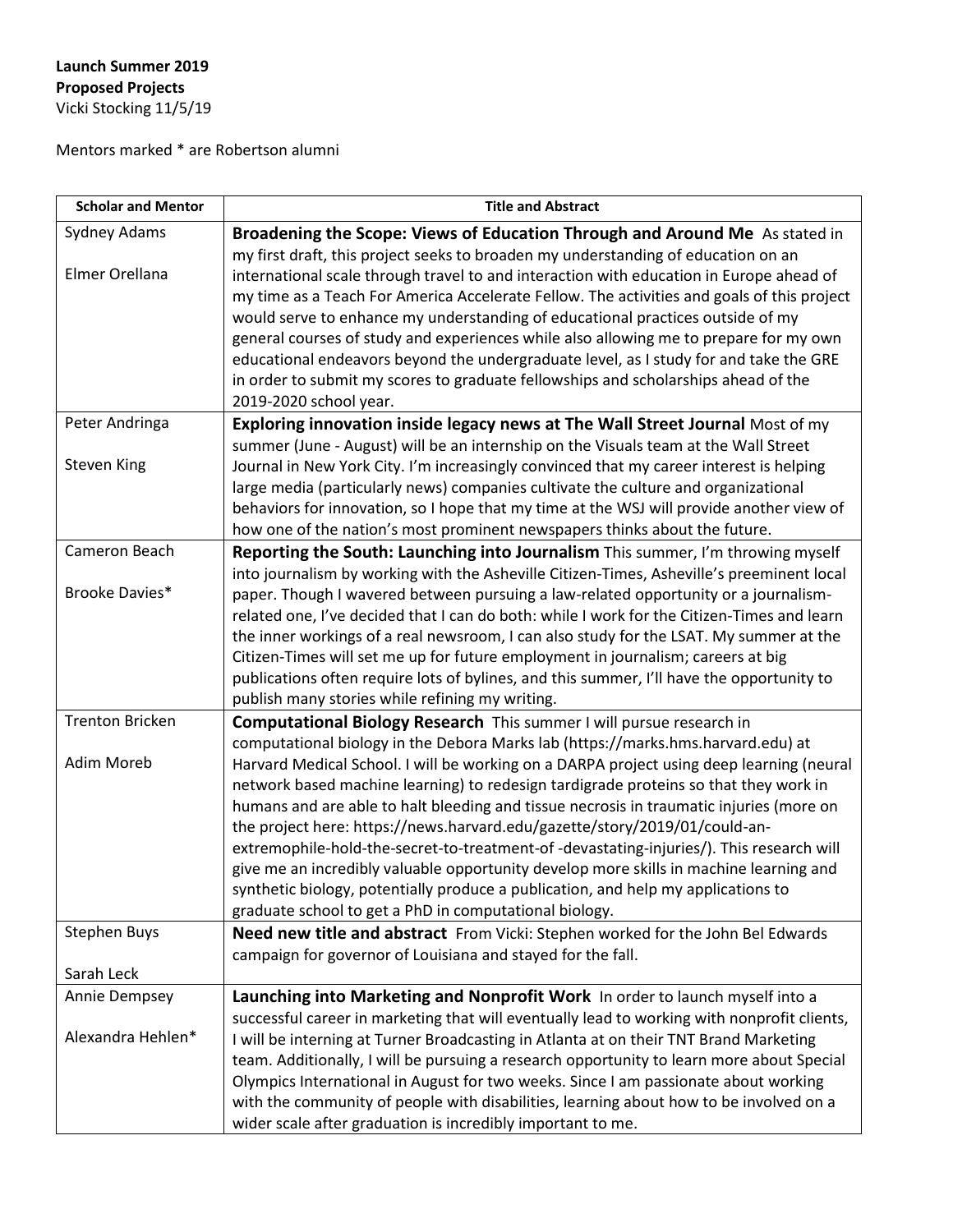| Nonnie Egbuna       | Spice: Internship with a primarily black and female-owned production company                                                                                                       |
|---------------------|------------------------------------------------------------------------------------------------------------------------------------------------------------------------------------|
|                     | This summer, I will be interning with The Spice Group, a boutique production company                                                                                               |
| Colleen Scott       | that was founded by a black woman and is primarily run and operated by black                                                                                                       |
|                     | individuals. The company does everything from music videos to documentaries and                                                                                                    |
|                     | feature films, and I will be assisting on set, sitting in on meetings, doing administrative                                                                                        |
|                     | tasks, and filling in wherever else they may need me. With Atlanta making its mark as                                                                                              |
|                     | ?black Hollywood,? I hope to use this summer to hone my production skills and build                                                                                                |
|                     | connections with people in the industry.                                                                                                                                           |
| Rose Farah          | Learning about Impact Investing & Microeconomics At Social Finance, I will learn                                                                                                   |
|                     | about impact investing and the unique Social Impact Bond model. I will also deepen my                                                                                              |
| William Wright-     | understanding of economics through an evening summer course in microeconomics.                                                                                                     |
| Swadel              |                                                                                                                                                                                    |
| <b>Gentry Fitch</b> | Synthesizing Diverse Experience into Direction and Clarity The Harvard GSD                                                                                                         |
|                     | Design Discovery Program is a 6-week crash course in urban, architectural, and                                                                                                     |
| Rachel Belin        | landscape design meant to engage participants in a rigorous MArch/MUP-learning and                                                                                                 |
|                     | studio environment with full access to faculty, resources, and opportunities. Throughout                                                                                           |
|                     | the past two years, I have immersed myself in researching theory and strategy for more                                                                                             |
|                     | resilient and sustainable cities, and this program will introduce me to the process of                                                                                             |
|                     | actually building better cities. My goal is to develop a personal portfolio, tangible design                                                                                       |
|                     | skills, network, and gain a practical grasp on whether urban planning ought to be my first                                                                                         |
|                     | career.                                                                                                                                                                            |
| Beza Gebremariam    | Internship at the State Department This summer I will be doing a 10 week internship                                                                                                |
|                     | program with the State Department. I will be interning at the Office of West African                                                                                               |
| Elisabeth Stratton* | Affairs in Washington, DC. Outside of my internship I will be taking driving lessons as I                                                                                          |
|                     | have never had the opportunity to learn before. I also will be taking GRE prep courses so                                                                                          |
|                     | I can be fully prepared for the exam at the beginning of August.                                                                                                                   |
| Andrea Gonzales     | Reconnecting with Art and Pursuing Extracurricular Intellectual Interests While                                                                                                    |
| Sarah Potter*       | at Carolina, my academic and professional career has already been laid out for me. It's                                                                                            |
|                     | been a blessing to have many difficult choices made for me, but I've also struggled to                                                                                             |
|                     | make a very focused major cater to my many interests. I had lost sight of learning just for                                                                                        |
|                     | the enjoyment of it. Now, I understand that to succeed during my senior year of college<br>and beyond, I must prioritize not just my career, but also my intellectual and creative |
|                     | growth. My Launch Summer is geared towards preparing me in both ways.                                                                                                              |
| Matthew Kaplan      | <b>Education for Transformation: Advocacy in the U.S. and Beyond</b> During my past                                                                                                |
|                     | two Robertson-funded summers, I have explored issues of education equity and justice.                                                                                              |
| Rebecca Waters      | My experience teaching 7th grade writing at Breakthrough Collaborative illuminated the                                                                                             |
|                     | challenges of providing quality instruction to a classroom of mixed-level students. My                                                                                             |
|                     | experience as an Accelerate Fellow with Teach for America opened my eyes to how                                                                                                    |
|                     | pervasive and pernicious the educational opportunity gap is in the United States. For my                                                                                           |
|                     | final summer, I have two primary objectives: (1) to step outside the confines of the                                                                                               |
|                     | classroom to explore the role that policy and advocacy play in creating change, and (2) to                                                                                         |
|                     | learn more about education systems in other countries and examine best practices and                                                                                               |
|                     | obstacles in education delivery.                                                                                                                                                   |
| <b>Emily Kian</b>   | Growing Phyta I will be devoting this summer to growing Phyta, the seaweed                                                                                                         |
|                     | cultivation startup that I have co-founded alongside Robertson scholars Eliza Harrison                                                                                             |
| <b>Kurt Ribisl</b>  | and Lucy Best. I have applied to spend three weeks in May interning for the Creative                                                                                               |
|                     | Collective, a marketing agency in the Sunshine Coast. This internship would provide me                                                                                             |
|                     | with skills and experiences in marketing and business that I can then apply towards                                                                                                |
|                     | Phyta. I will spend the remainder of my summer either working on the                                                                                                               |
|                     | business/marketing aspects of Phyta in Chapel Hill, N.C., or working on our seaweed                                                                                                |
|                     | farm in Beaufort, N.C.                                                                                                                                                             |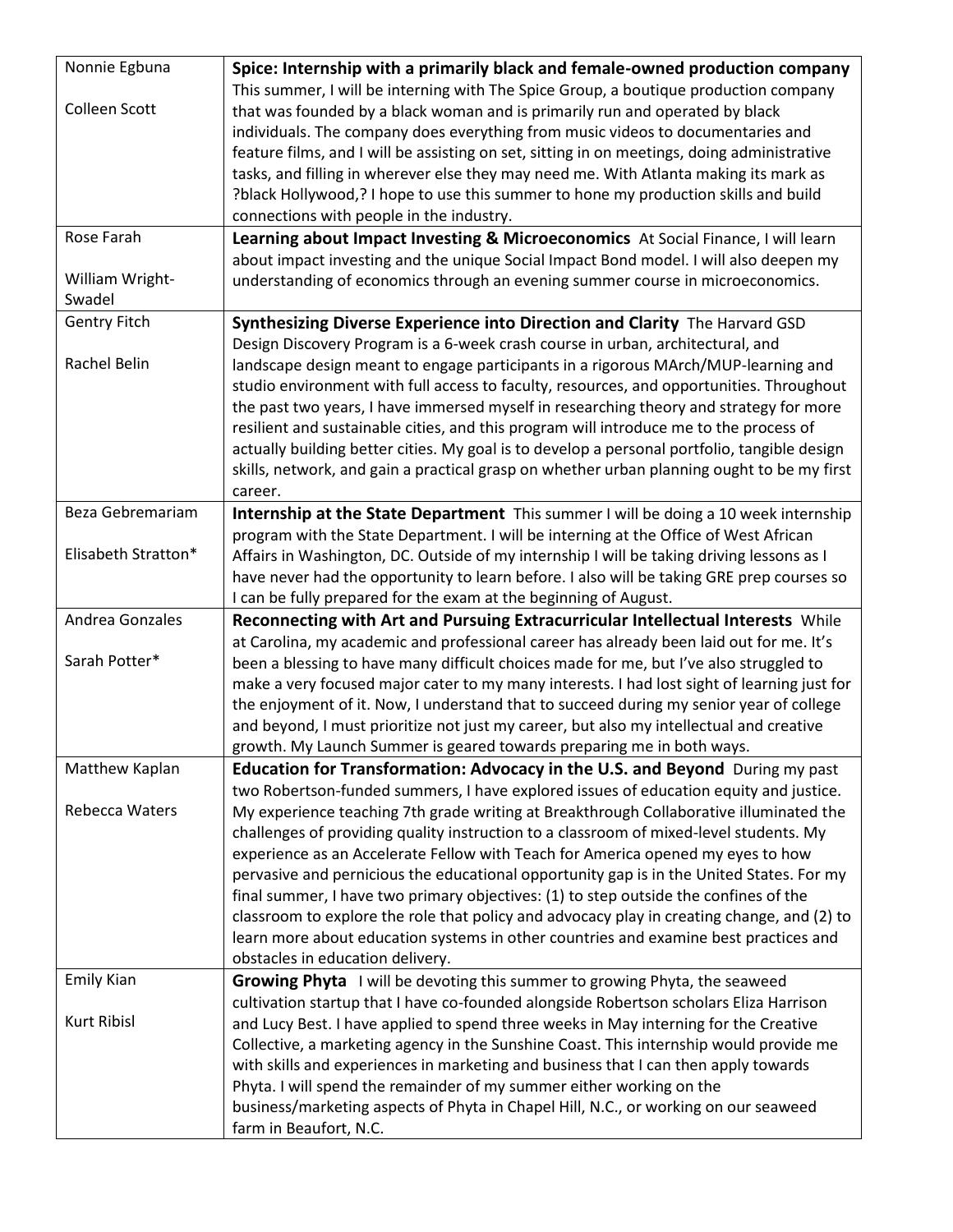| Georgia Lala         | Reconnecting with New Zealand Policy This summer I will be working to help start              |
|----------------------|-----------------------------------------------------------------------------------------------|
|                      | the Helen Clark Foundation in New Zealand, a policy think tank founded by New                 |
| Kathy Errington      | Zealand's former prime minister, focused on sustainable development and women's               |
|                      | rights. Here, my research will focus on how social security systems in New Zealand can        |
|                      | be reformed to increase equality, with of focus on financial assistance provisions for the    |
|                      | unemployed able-body population. I will then be taking the knowledge I learn in this          |
|                      | internship to Stanford for the Hoover Institute's Summer Boot Camp, to test my skills         |
|                      | and my ability to write effective policy.                                                     |
| Ralph Lawton         | Population Health Biomarkers, Biological Stress & Smoking Cessation in                        |
|                      | Indonesia Building out from the field laboratory I setup last summer, I plan to first)        |
| <b>Duncan Thomas</b> | build capacity for new biomarkers measurement relevant to biological stress,                  |
|                      | inflammation, lung health, and smoking use. Second) I plan to pilot two randomized            |
|                      | controlled trials in the field. The first will be a study we've been working on regarding a   |
|                      | stress reduction intervention in elderly populations, tying them into schools. The second     |
|                      | will be a randomized controlled trial on Electronic Cigarette use in Indonesia, since the     |
|                      | smoking burden there is massive and no tools to quit have been effective in the               |
|                      | Indonesian context.                                                                           |
| Rasheca Logendran    | Understanding the Delivery of Healthcare: Nonprofits, Startup & Global                        |
|                      | Ventures This summer I will be looking at various ways of healthcare services delivery        |
| Dirk Philipsen       | through three specific lenses. First, I will spend the first month of my summer in North      |
|                      | Carolina working to further develop the nonprofit I help to lead, Durham Volunteer            |
|                      | Doulas, in anticipation of our MOU with the Durham County Public Health Department. I         |
|                      | also will work to launch data collect for my thesis. Then, I will spend a month in DC         |
|                      | working with Pilleve, a health-tech startup to understand how health technologies are         |
|                      | influencing the healthcare industry. Finally, I will be in Kenya evaluating food policies and |
|                      | interventions.                                                                                |
| Divya Mahesh         | Preparing for a Career in Medicine The purpose of my Launch Summer is to prepare              |
|                      | for medical school and a career in medicine. Firstly, I will be studying for the MCAT,        |
| <b>Braveen</b>       | which is an essential component of medical school applications. In order to study             |
| Ragunanthan*         | effectively, I will be taking a preparation course and studying independently. For the        |
|                      | second part of the summer, I will be pursuing an internship to learn more about the           |
|                      | public health/health delivery aspect of healthcare. I will be working with underserved        |
|                      | populations, which has been a continued interest of mine and a common thread through          |
|                      | my first two summers.                                                                         |
| Dikenna Ogbo         | Leadership through creativity and Integration I'm designing my summer to help                 |
|                      | me grow as a leader in two ways. The creative leader: As a choreographer and actor, I         |
| Julian Borrey*       | paint pictures, invoke emotions in an audience, and most importantly, tell stories            |
|                      | through dance or acting. As the "integrating" leader: I learned in Cape Town that I enjoy     |
|                      | integrating different pieces of a project to form one complete product. I plan to achieve     |
|                      | these two forms of leadership growth through a paid internship at Microsoft, an acting        |
|                      | program, and running two different summer camps to teach Nigerian and Cameroonian             |
|                      | secondary school students' poetry and entrepreneurship.                                       |
| <b>Brooke Porter</b> | Confidently Stepping Forward: Honors Thesis and Test Prep In addition to                      |
|                      | completing an 8-week internship, I hope to advance my academic and professional               |
| Milton Blackmon      | pursuits during this summer by attending conferences, visiting an innovative educational      |
|                      | project, and completing a GRE test prep course. For the first month of summer, I plan to      |
|                      | attend conferences related to critical pedagogy and teaching practices in order to better     |
|                      | inform my data collection and writing process for my thesis. Additionally, I plan to          |
|                      | participate in a study group that investigates the conceptual underpinnings and practices     |
|                      | of the Reggio Emilia schools. During the months of June, July and August, I plan to study     |
|                      | for the GRE in preparation to take this test next fall.                                       |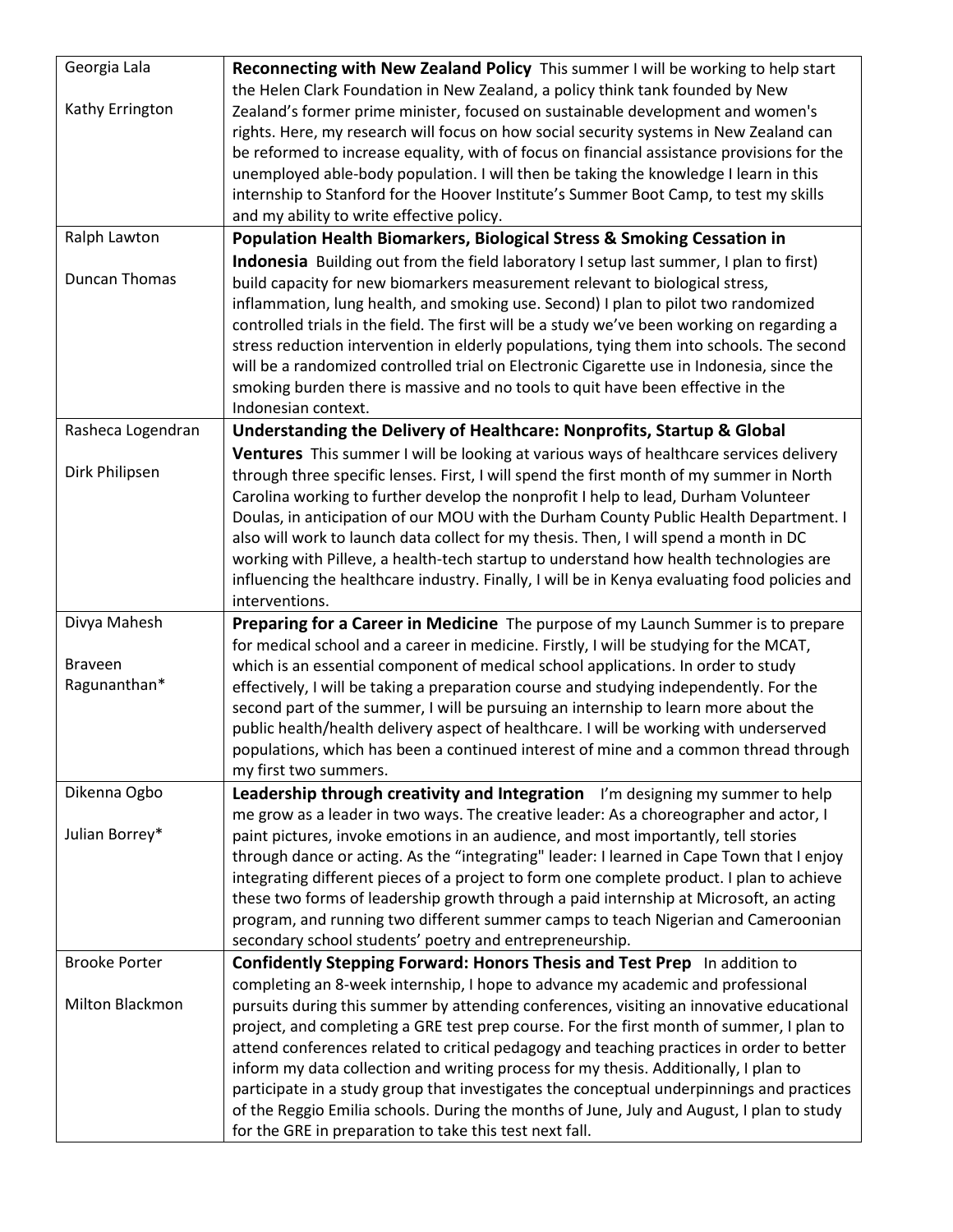| Evan Rodgers            | Another Robertson Summer As I continue to look to my senior year and beyond, I've            |
|-------------------------|----------------------------------------------------------------------------------------------|
|                         | decided to pursue two fields: sports business and law. After graduation, I plan on           |
| Jackson Skeen*          | working in the sports business industry before attending law school. To prepare for this,    |
|                         | I'll be interning at the NFL and using my time to study for the LSAT, so I'll be prepared to |
|                         | search for a job and prepare for law school during my senior year.                           |
| <b>Brock Schoenwald</b> | Launching into Business and Non-Profit Work Ten weeks of my summer will be                   |
|                         | spent in New York City interning with IBM in the Market Development & Insights               |
| Larry Chavis            | Department, where I will learn skills consulting internally on a single product line that    |
|                         | will help launch me into my career. Since Special Olympics has become a passion of mine      |
|                         | in college, I will be researching Special Olympics internationally in Australia during the 2 |
|                         | weeks after this to look at how SO is growing, sustained, and what I can do to continue      |
|                         | to make an impact post grad at a level higher than just the local one.                       |
| Priya Sridhar           | Taking Off and Taking Care: Launching into Public Service and Ministry 2018                  |
|                         | was packed with new intellectual, relational, and spiritual endeavors. From coursework       |
| Valerie Sloane          | and fieldwork in prison ministry to rigorous peer-reviewed research in prison healthcare,    |
|                         | I was so blessed to scratch the surface of a field I began to feel a calling to towards the  |
|                         | end of high school. That being said, I would like to utilize this summer to mentally and     |
|                         | physically re-calibrate, and "launch" in perhaps a more atypical way. For my summer, I       |
|                         | aspire to dive deep into 4 themes: 1) Post-Grad Planning, 2) Research, 3) Vocational         |
|                         | Ministry & Public Service                                                                    |
| Rebecca Sullenger       | A Comparison between Australian and American Pain Management Systems                         |
|                         | will work as an intern at the National Academy of Medicine with the Action Collaborative     |
| Joanne Kurtzberg        | on Countering the US Opioid Epidemic. I will investigate protocols for measuring and         |
|                         | treating pain and study how the structure of the American healthcare system has played       |
|                         | a role in the Opioid Epidemic. Under the guidance of my long-time mentor, Dr.                |
|                         | Kurtzberg, I will go to Melbourne and Sydney in Australia to see how the Australian          |
|                         | healthcare system handles pain management. These two experiences will allow me to            |
|                         | make an informed comparison of the U.S. and Australian healthcare systems with a focus       |
|                         | on pain management.                                                                          |
| Aakash Thumaty          | Product Launch I want to spend this summer building on what I learned about the              |
|                         | technology industry, product management and the role it plays in the grand scheme of a       |
| Michael Machlin         | product. I learned, through my experience last summer, that a lot of the aspects of          |
|                         | product management vary greatly and depend on a number of factors ranging from the           |
|                         | company, team, product, legacy etc. and I realized that optimizing for a specific ideal      |
|                         | work environment is nearly impossible. I want to shift my priorities to simply develop the   |
|                         | skills necessary to build great things and in doing so understand what nuances in each       |
|                         | company work best in their specific environments. And most importantly, I understand         |
|                         | the thesis of Christian Claytenson's Innovator's Dilemma but I want to understand what       |
|                         | makes the small companies succeed, on a micro level, not just what makes the big ones        |
|                         | fail.                                                                                        |
| Thomas Wanty            | Building a business in New York I will be working as a Business Development Intern           |
|                         | for a startup called Next Gen. Working in the business to business side, my role is to       |
| John Caccavale          | attract new potential companies to become partners with Next Gen. At the same time,          |
|                         | the goal of the company is to move from a talent incubator into essentially a media          |
|                         | company, and so they are changing a lot of their business models and framework. I'll be      |
|                         | working for them at a time where a lot of these transitions are happening, so I will also    |
|                         | get a say in the direction of the company and how best to achieve their goals.               |
| Hanna Watson            | How Deep: Diving into Vocational Ministry Over the course of this summer, I will             |
|                         | seek out opportunities to build the foundations of a locally based and internationally       |
| Erin Rose & Allison     | reaching Christian ministry with Biblically based poetry at its core. I will engage in       |
| Hurst                   | activities to develop my ministry in Israel, Virginia, Florida, Georgia. I have specifically |
|                         | chosen cities in these latter states because of my interest in serving urban Southern        |